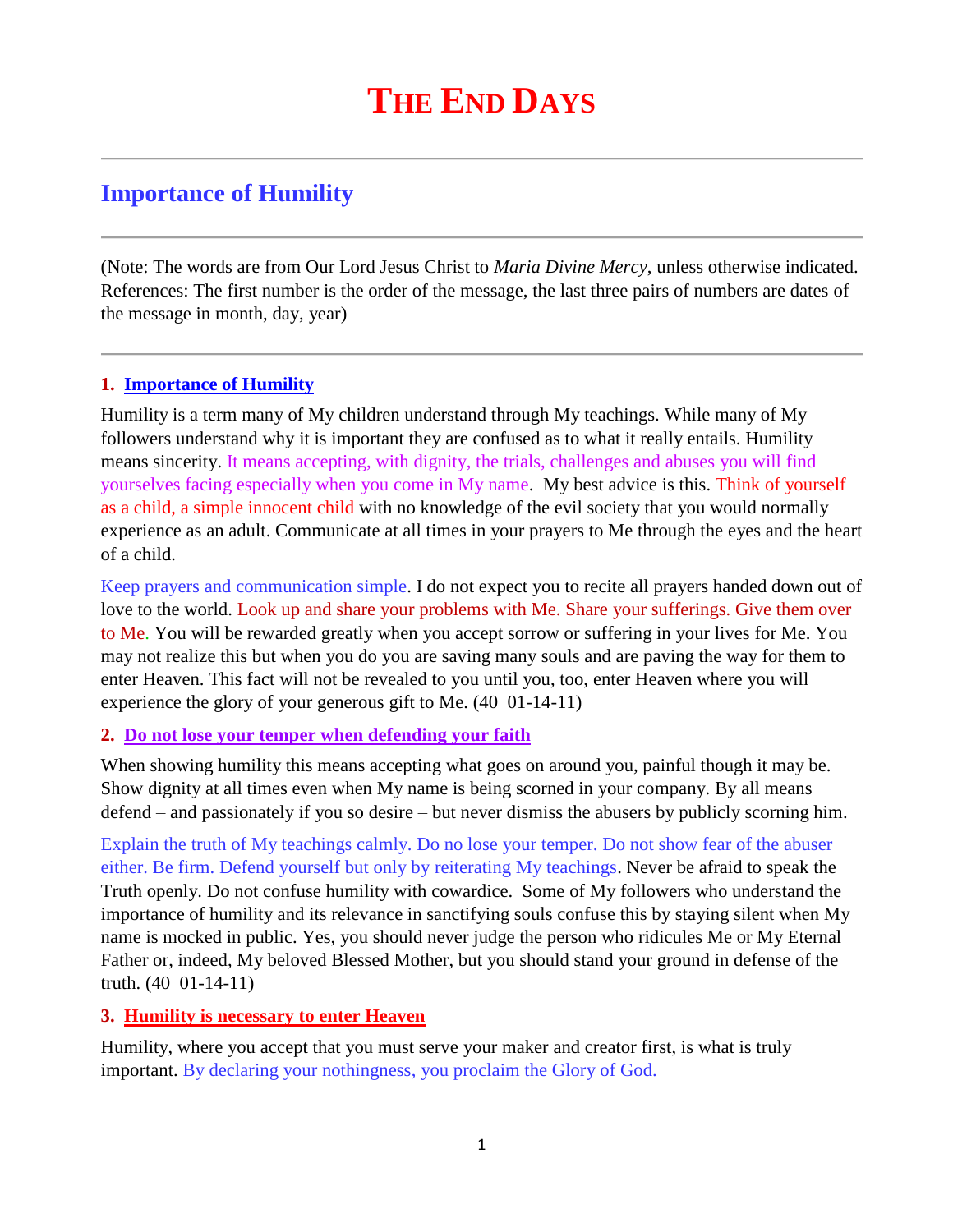Humility is a virtue which is not only precious in My eyes but which is an important part of your spiritual development. It means placing others before yourself for the Glory of God. Yet it is so easy to fall into a state of pride so quickly. (76 04-29-11)

# **4. [Importance of Fasting and Self-Denial](http://www.thewarningsecondcoming.com/importance-of-fasting-and-self-denial/)**

Children, you must understand that belief in My existence is just part of your spiritual journey. There is so much more you need to understand. It will only be through your denial of the pleasures of the flesh that you will truly be fulfilled. By virtue of the fact that Satan controls man through the temptations of the flesh so too should you deny him the access to those pleasures you may seek. Fasting is one of the most powerful ways to rid your soul of Satan and his demons. So few people in the world can commit to this sacrifice yet it is so simple and does not damage your health. One day of fasting a week will bring you special graces. By making small sacrifices in honor of Me, your Divine Savior, you will not only save souls but you will become closer to Me. Other sacrifices where you denounce worldly goods will also bring you closer to My Sacred Heart. (86 05-16-11**)**

# **5. [Humility is more than just the acceptance of suffering. It is a powerful means of defeating](http://www.thewarningsecondcoming.com/humility-is-more-than-just-the-acceptance-of-suffering-it-is-a-powerful-means-of-defeating-evil/)  [evil](http://www.thewarningsecondcoming.com/humility-is-more-than-just-the-acceptance-of-suffering-it-is-a-powerful-means-of-defeating-evil/)**

It was because of My own Humility that Satan was fooled and, as such, lost the right to win all souls and curse them with eternal damnation.

Satan is arrogant, boastful, deceitful, and full of self-love and hatred. The battle for souls was won through the Act of Humility when I, the King of mankind, allowed Myself to be belittled, tortured, scorned, mocked and tormented by sinners infested with the hatred of Satan.

**It is impossible for the Beast to feel humility…** He expected Me to, not only proclaim the Word of God, but to demonstrate My Authority amongst men by declaring Myself before them in an exalted state of majesty. Even then he was confident of defeating My Mission.

What he did not expect was My refusal to condemn My executioners, or the Humility I showed.

When you pray for those who offend God and who hurt His children, you cause terrible suffering to Satan, who loosens the grip he holds over the person for whom you pray.

Humility is more than just the acceptance of suffering. It is a powerful means of defeating evil. By praying for those who torment you, you bring Me a great gift of true love. A special love for Me, your Jesus. (635 12-13-12)

## **6. Everyday you must ask yourself – [would God approve of my actions today?](http://www.thewarningsecondcoming.com/every-day-you-must-ask-yourself-would-god-approve-of-my-actions-today/)**

It is the free will which is given to man, that will be sought out by evil spirits. But it is also through the free will of man that the door to My Kingdom can be unlocked… Because you are flesh, and therefore mortal, the only time you have to prepare for eternal life is now. You must never forget this. You must be prepared at all times, for just as My Father gave you life, so too can He take it away at any moment in any day.

If you were to die now, today, would you be fit to come before Me? Do you know what faults and what acts you have committed, and what hatred you have shown your neighbor, which will be revealed before Me? You must, in order to be given eternal life, know what needs to be done now, today, to make you clean in My Eyes. **You must follow the Ten Commandments exactly as they were given by My Father, otherwise, you cannot say you are of Me. (**772 04-27-13**)**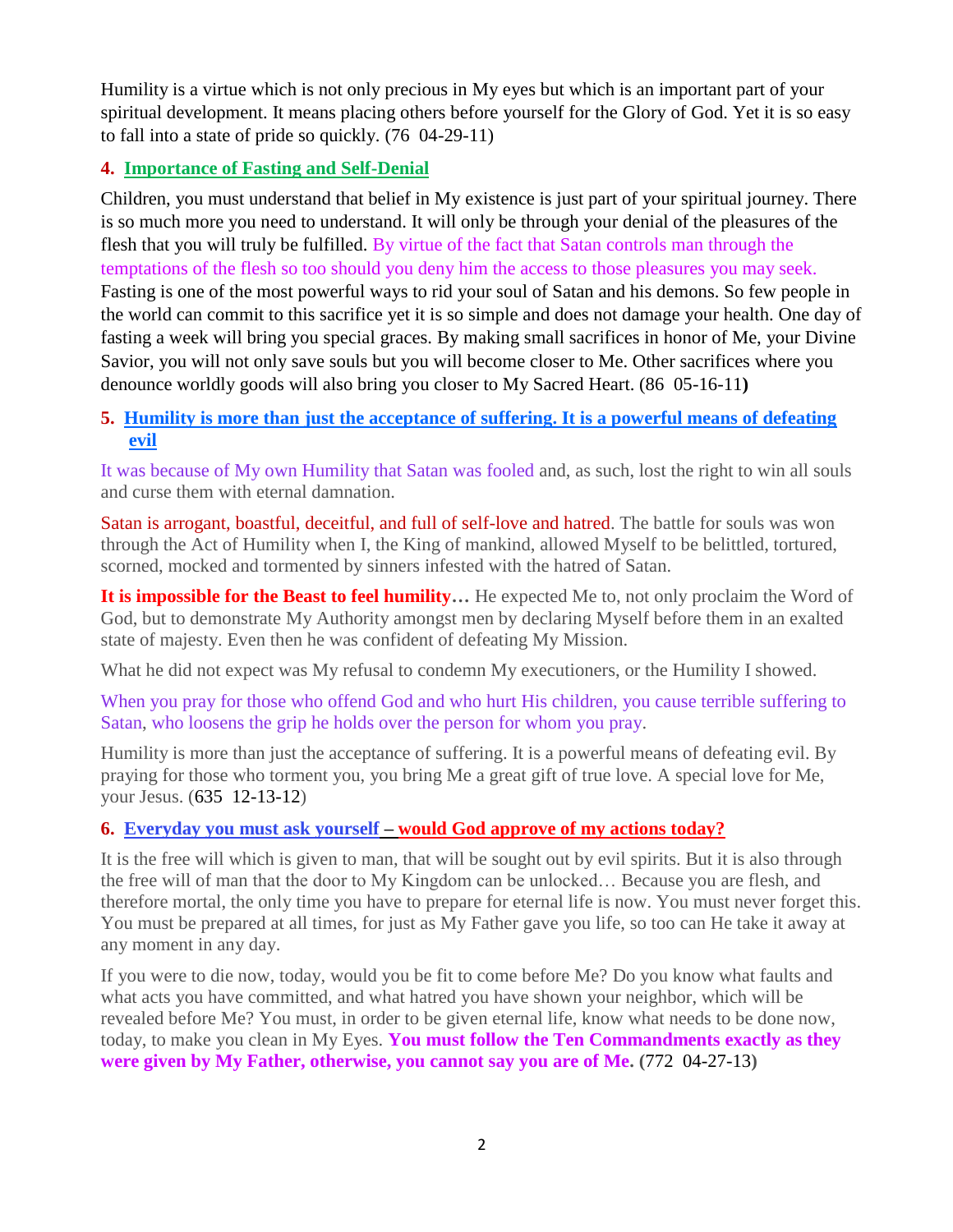## **7. [God is not boastful. God is not proud. God is gentle, loving and yet firm in His instruction](http://www.thewarningsecondcoming.com/god-is-not-boastful-god-is-not-proud-god-is-gentle-loving-and-yet-firm-in-his-instruction-to-humanity/)  [to humanity](http://www.thewarningsecondcoming.com/god-is-not-boastful-god-is-not-proud-god-is-gentle-loving-and-yet-firm-in-his-instruction-to-humanity/)** (803 05-31-13)

# **8. [When you lack humility, pride will flood your souls and you will sin against Me](http://www.thewarningsecondcoming.com/when-you-lack-humility-pride-will-flood-your-souls-and-you-will-sin-against-me/)**

Unless you are capable of declaring to Me, Jesus Christ, openly, your weaknesses, your sins and your hatred of one another, through reconciliation, you will not remain pure. Without purity of soul, you are not capable of becoming humble in My Eyes. When you lack humility, pride will flood your soul and you will sin against Me. When you sin against Me, you do this in a number of ways.

You will feed your lusts, greed and pride first. Then you will behave as if you are all knowledgeable, smarter and better than others. Then you will judge others. Then you move to the next stage. You will mock those who are in true union with Me, by declaring them to be imperfect. After that you will create slander against all those who remain True to Me. Yet, you will convince yourself that you are filled with the Holy Spirit. But, it will not be the Holy Spirit, which inspires you. Instead, it will be the spirit of evil, which will invade your soul, and you will believe that you are being guided by Heaven. (949 10-30-15)

## **9. [For every good deed you do, say nothing](http://www.thewarningsecondcoming.com/for-every-good-deed-you-do-say-nothing/)**

To the traitors of My Church, including the laity, I have this to say. Look after your own garden for it is neglected and the soil is infertile. Weeds have taken root and healthy plants will never grow unless you dig out the rot and replace the soil with a new and fertilized one. Only when you renovate your garden, and start afresh, can your garden yield life again. Otherwise, there will be no life and all things in it will die. You will destroy not only your own life but those close to you, for My Adversary has no loyalty, even to those he seizes as slaves to carry out his vengeance against Me. Those who are Mine are like Me, in many ways. The closer they are to My Heart, the more they emulate Me. They will be humble for they could never boast of their knowledge of Me. They speak only what I would speak and that is the Truth, even when it draws hatred upon them. They would find it very uncomfortable to be elevated or praised for any good works they do for that is not their purpose. They seek only to do My Holy Will.

The voices that shout "look at me – I am a servant of God" and who display proudly, for all the world to see, the good works that they do in My Name, disgust Me… You must never exalt yourself in My Name for this is abhorrent to Me. (1,287 12-16-14)

#### **10. [Pride is a dangerous trait because it convinces man that he is greater than God](http://www.thewarningsecondcoming.com/pride-is-a-dangerous-trait-because-it-convinces-man-that-he-is-greater-than-god/)**

Man is a creature of God and, as such, has not been given the Gift of Knowledge in relation to many secrets known only to the angels and saints in Heaven.

He never gave man the Knowledge of the Tree of Life and this was for a reason**.** Man destroyed his standing in God's Eyes, when Adam and Eve separated themselves from Him, because of the sin of pride. The sin of pride continues today and is the cause of much separation from God. Pride is a dangerous trait because it convinces man that he is greater than God. Pride tempts man to interfere with God's Laws of Divinity. This includes the belief that man has the right to decide who is given the Gift of Life and who has the right to take it away.

Pride also convinces man that he knows how the universe was created, when he is, in fact, ignorant of such a miracle. **Only God has the Power to create anything. Only God can decide how much He will permit man to explore or tamper with His Creation.** Yet, man believes that he knows all the answers. **When man believes that he controls his own destiny, and the destiny of others, he falls**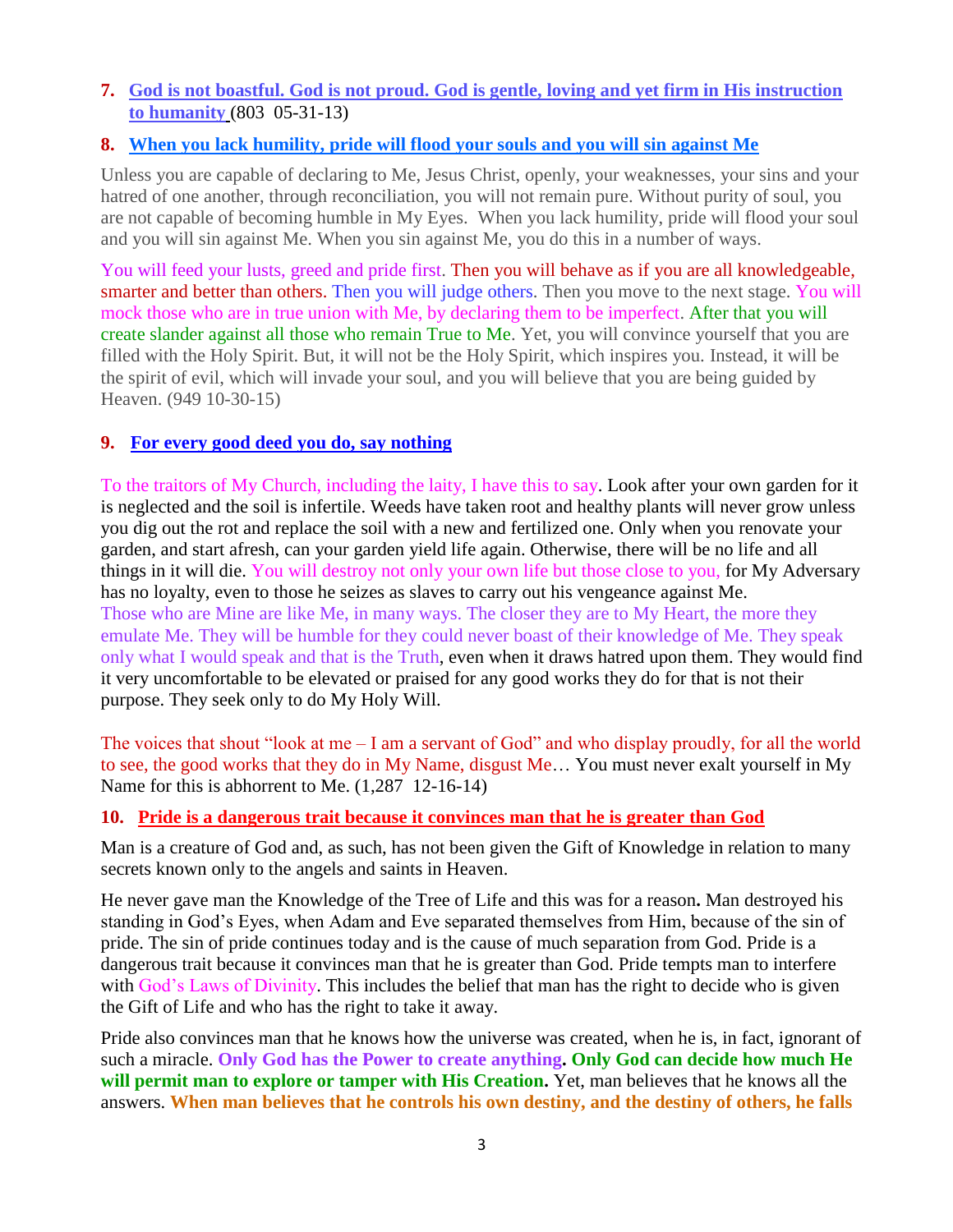**into serious error because when he imitates the sin of Lucifer, he will be cast away.** When man refuses to respond to his Creator, He will no longer be there to comfort him on the last day.

You must never allow pride to convince you that you know all things of this world and beyond it, for this is impossible. (988 12-15-13)

## **11. [When trust is broken, it is usually because the culprit has allowed pride to dictate his](http://www.thewarningsecondcoming.com/when-trust-is-broken-it-is-usually-because-the-culprit-has-allowed-pride-to-dictate-his-thoughts/)  [thoughts](http://www.thewarningsecondcoming.com/when-trust-is-broken-it-is-usually-because-the-culprit-has-allowed-pride-to-dictate-his-thoughts/)**

The human race was perfect, until it was destroyed by the greatest sin in My Father's Eyes – the sin of pride. Be wary of the sin of pride, for this evolved because of Lucifer's self-love. Lucifer, the highest amongst My Father's Hierarchy, believed that because he had free will that he could do anything he wished, but he failed to understand this. He was given not only the Gift of free will, but My Father's trust. My Father showed complete trust in all of His Creation. Sadly, this was not reciprocated.

When trust is broken, it is usually because the culprit has allowed pride to dictate his thoughts, mind and actions. Once pride sets in your soul, you will immediately create a distance between you and He Who created you out of nothing, but a handful of clay. He molded you and gave you Gifts. Pride is the greatest threat to humanity, because it convinces you that you have more knowledge than God. If you believe that, then you are not worthy to speak either in His Name or at all. And when you do, you will create an environment in which all sins will be accepted as being a good thing. When that happens you will not only deceive others, but you will only fool yourself. (1,175 07-26-14)

# **12. [If there is but just a shred of pride in the soul, the Holy Spirit will never enter it](http://www.thewarningsecondcoming.com/if-there-is-but-just-a-shred-of-pride-in-the-soul-the-holy-spirit-will-never-enter-it/)**

Only those who have surrendered their will to God and who have shed all human pride and intellect and presented these things to Him are capable of receiving this Gift of the Holy Spirit. If there is but just a shred of pride in the soul, the Holy Spirit will never enter it.

Only those who truly believe that God is All-Powerful and that man is nothing and unworthy to stand before Him, can surrender their will. Only those who are willing to do all that is required of them, to do the Holy Will of God, according to His Word, can be given the Gifts to proclaim the Word, which will have any real impact.

Any man who claims to proclaim the Truth, and says he is guided by the Holy Spirit, will never boast of his own greatness. He will never draw attention to his gifts, his talents, his knowledge, his holiness or his humility. (1,007 01-05-14)

# **13. [Mother of Salvation: You may not meet my Son physically but you will get to](http://www.thewarningsecondcoming.com/mother-of-salvation-you-may-not-meet-my-son-physically-but-you-will-get-to-know-him-in-every-way/) know Him in [every way](http://www.thewarningsecondcoming.com/mother-of-salvation-you-may-not-meet-my-son-physically-but-you-will-get-to-know-him-in-every-way/)**

When you truly love my Son you will become humble like Him and with a burning desire to serve Him, whatever the cost. Some souls reach the spiritual path of perfection over time, but they will not complete this journey unless they hand over all their trust to God. If a soul falters along the way, he will be given the graces to pick himself up and continue on his journey. But if a soul competes with my Son, and considers himself worthy to challenge the Word made Flesh, then he will separate from God… Having known Him and lived within His Heart, this pain of separation from my Son is the worst pain known to man**. (**1,190 08-16-14**)**

## **14. [The Holy Bible will become almost impossible to find](http://www.thewarningsecondcoming.com/the-holy-bible-will-become-almost-impossible-to-find/)**